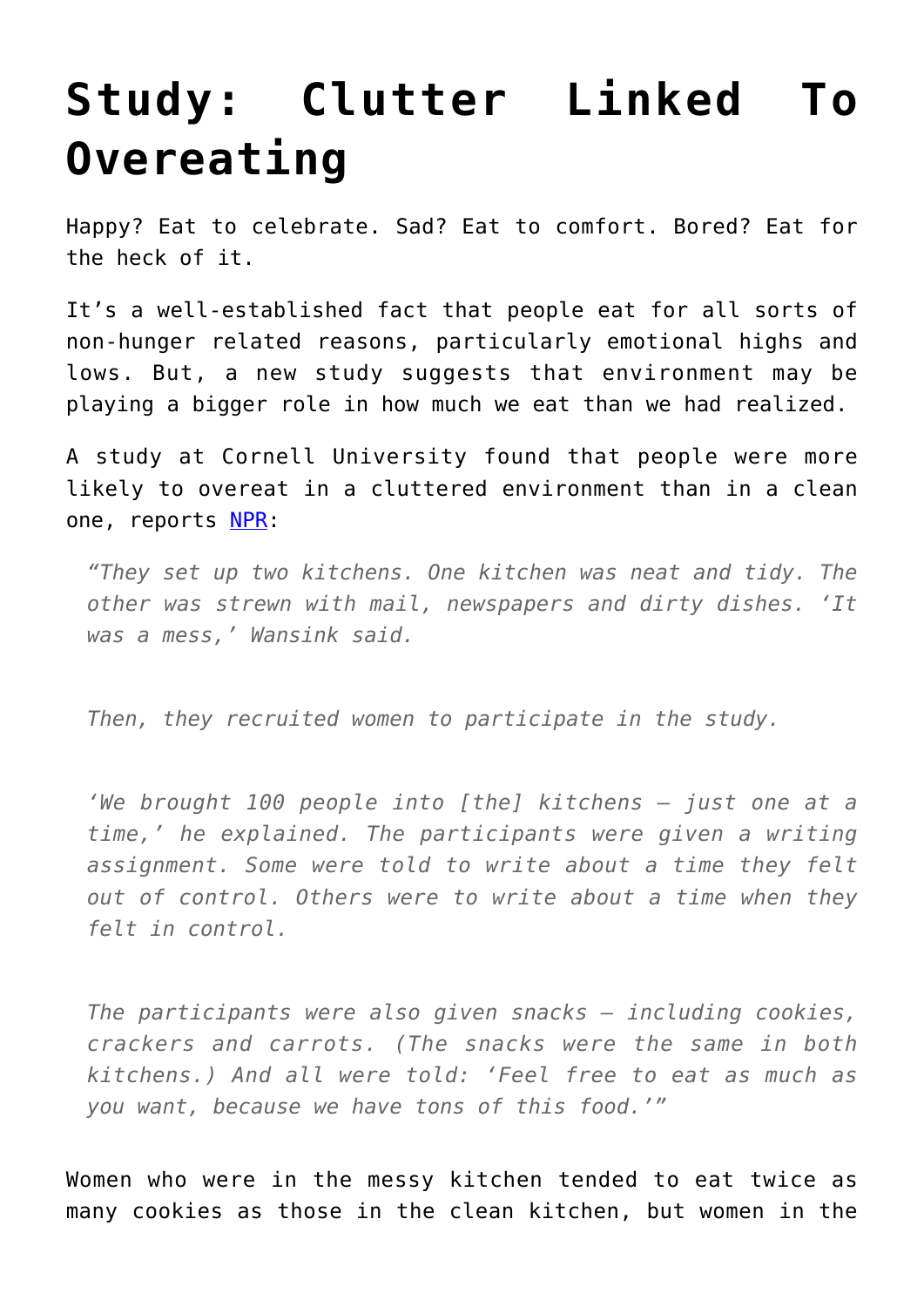messy kitchen who wrote about a time they felt in control consumed fewer calories than the women who wrote about feeling out of control.

The researchers concluded that chaotic environments can lead to overeating, but that frame of mind can counteract those affects: "The results suggest than an individual's mindset can moderate the impact of a chaotic environment on food intake, particularly for sweet foods."

The hope in identifying environmental factors that lead to overeating is that people will be able to make situational alterations to their lives to maintain a healthier weight, which the researchers called "helping us become more slim by design."

"Masters of change"? Chip Heath and Dan Heath say in their book http://heathbrothers.com/books/switch/" href="https://www.intellectualtakeout.org/%3Ca%20href%3D"http: //heathbrothers.com/books/switch/">http://heathbrothers.com/bo oks/switch/" style="line-height: 1.29412em;">*Switch*, "What looks like a people problem is often a situation problem." So, perhaps there's hope that this country can get its obesity epidemic under control with some changes in environment.

The researchers concluded that chaotic environments can lead to overeating, but that frame of mind can counteract those affects: "The results suggest than an individual's mindset can moderate the impact of a chaotic environment on food intake, particularly for sweet foods."

The hope in identifying environmental factors that lead to overeating is that people will be able to make situational alterations to their lives to maintain a healthier weight, which the researchers called "helping us become more slim by design."